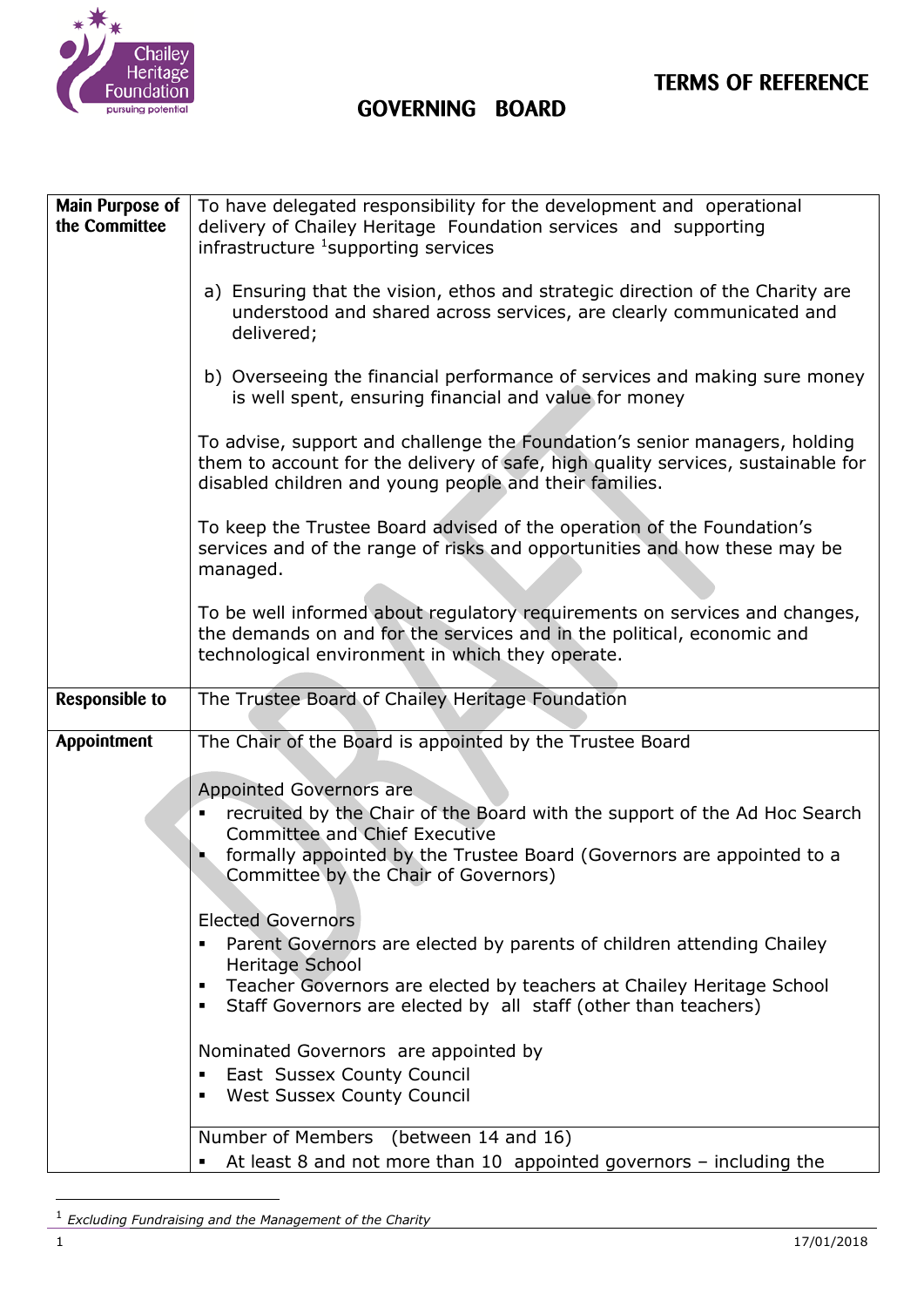

|                                     | Chair of the Board                                                                                                                                                   |  |  |
|-------------------------------------|----------------------------------------------------------------------------------------------------------------------------------------------------------------------|--|--|
|                                     | 2 nominated governors appointed by Local Authorities                                                                                                                 |  |  |
|                                     | 1 school parent governor<br>$\blacksquare$                                                                                                                           |  |  |
|                                     | 1 parent/carer of service user over 19                                                                                                                               |  |  |
|                                     | 1 teacher governor<br>$\blacksquare$                                                                                                                                 |  |  |
|                                     | 1 staff governor<br>$\blacksquare$                                                                                                                                   |  |  |
| Attendance at<br><b>Meetings</b>    | Headteacher Director of Social Care<br>The Chief Executive                                                                                                           |  |  |
| Appointment of<br>Chair             | The Chair of the Governing Board is appointed by the Trustee Board                                                                                                   |  |  |
|                                     | The Deputy Chair is an appointed governor who is elected by the Board                                                                                                |  |  |
| Quorum                              | <b>Eight Governors</b>                                                                                                                                               |  |  |
| <b>Meetings</b>                     | A minimum of 3 meetings a year. These will be scheduled by the Clerk.                                                                                                |  |  |
|                                     | Additional meetings may be called by the Chair                                                                                                                       |  |  |
|                                     | Additional meetings may be conducted, in person, by telephone or                                                                                                     |  |  |
|                                     | electronically <sup>2</sup> .                                                                                                                                        |  |  |
|                                     |                                                                                                                                                                      |  |  |
| <b>Arrangements</b><br>for Meetings | Regular meetings<br>15 days' notice to be given of any meeting<br>٠<br>At least 5 working days' notice for additional meetings called by the Chair<br>$\blacksquare$ |  |  |
|                                     |                                                                                                                                                                      |  |  |
|                                     | Agenda setting                                                                                                                                                       |  |  |
|                                     | Draft agenda is compiled by the Clerk in liaison with the Chair of the<br>$\blacksquare$                                                                             |  |  |
|                                     | Committee and the relevant senior Foundation Manager(s)                                                                                                              |  |  |
|                                     | Draft Agenda must be approved by the Chair                                                                                                                           |  |  |
|                                     | Agenda, Minutes and Papers for the Meeting                                                                                                                           |  |  |
|                                     | Papers to be sent to arrive electronically at least 5 working days before                                                                                            |  |  |
| the meeting                         |                                                                                                                                                                      |  |  |
|                                     | Hard copies of papers available on request                                                                                                                           |  |  |
|                                     |                                                                                                                                                                      |  |  |
|                                     | <b>Standing Items:</b>                                                                                                                                               |  |  |
|                                     | All agendas will include:                                                                                                                                            |  |  |
|                                     | The minutes of each Committee including Action Points<br>$\circ$<br>Reports from the Chairs of each Committee<br>$\circ$                                             |  |  |
|                                     | The Chief Executive's Report<br>$\circ$                                                                                                                              |  |  |
|                                     | Risk Register - changes since previous meeting<br>$\circ$                                                                                                            |  |  |
|                                     | Impact of the Committee<br>$\circ$                                                                                                                                   |  |  |
|                                     |                                                                                                                                                                      |  |  |
| <b>Reporting</b>                    | The Action Points from each Committee meeting are circulated within 10                                                                                               |  |  |
| <b>Arrangements</b>                 | working days of the meeting                                                                                                                                          |  |  |
|                                     |                                                                                                                                                                      |  |  |
|                                     | The draft minutes are reviewed by the Chair and the relevant senior<br>$\blacksquare$                                                                                |  |  |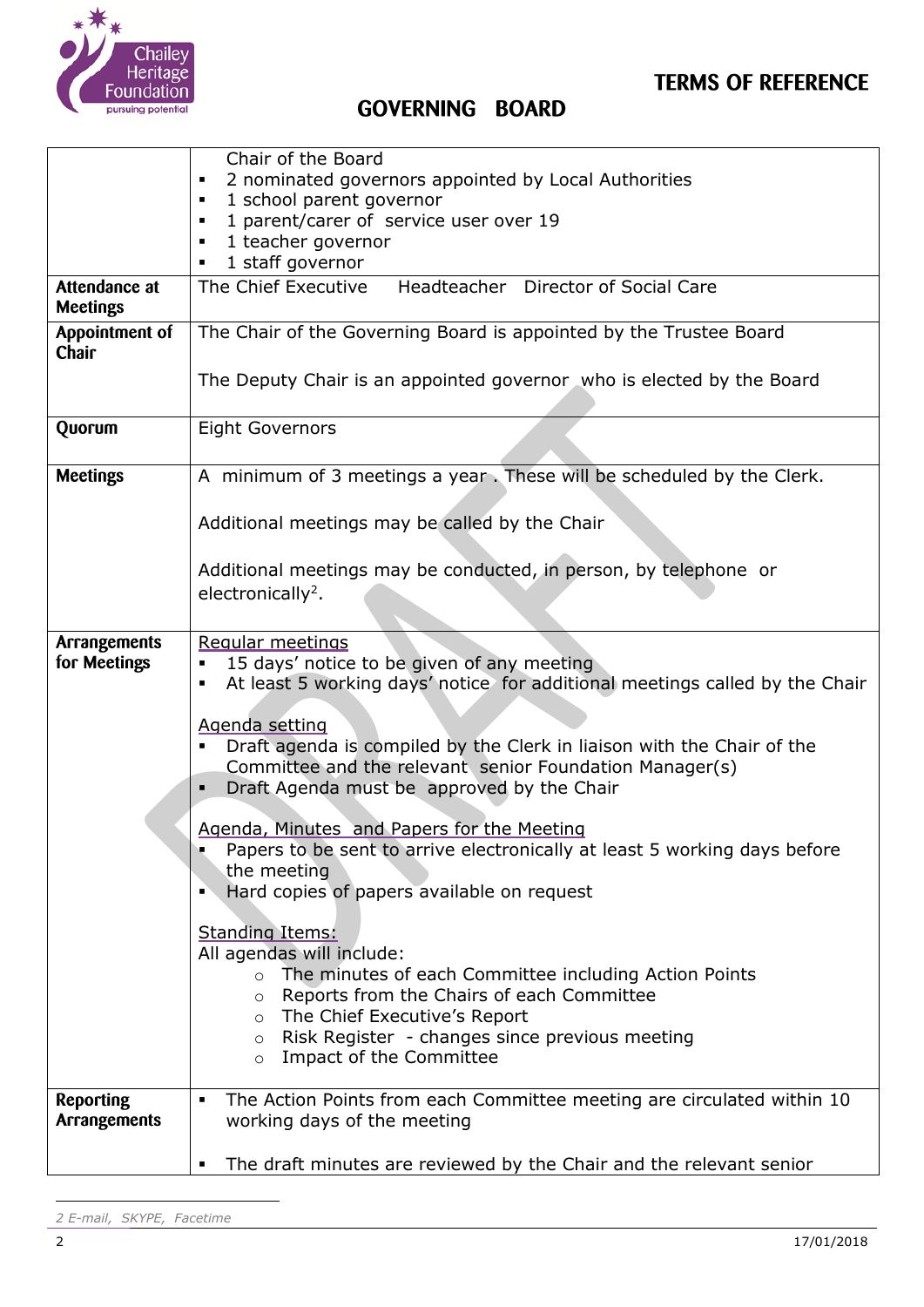



|                 | manager                                                                                                                                                                                                   |
|-----------------|-----------------------------------------------------------------------------------------------------------------------------------------------------------------------------------------------------------|
|                 | Minutes signed off by Chair are circulated as soon after the meeting as<br>possible                                                                                                                       |
|                 | Minutes of the meeting are reported to the Trustee Board<br>$\blacksquare$                                                                                                                                |
|                 | • A report from the Chair summarizing the key discussions and<br>achievements is presented to the Full Trustee Board at each meeting.                                                                     |
| <b>Clerking</b> | The Clerk to the Governing Board is employed by Chailey Heritage<br>Foundation and is line managed within the Foundation                                                                                  |
|                 | The Clerk is appointed by a Panel of Governors and Managers, led by the<br>Chair of Governors. The Chair of Governors will contribute to the Clerk's<br>annual performance management and target setting. |
|                 | The Clerk takes the minutes at regular meetings, and if required at any<br>additional meeting                                                                                                             |
|                 | If the Clerk is not available for additional meetings, minutes may be taken by<br>the relevant manager (s) or by a governor.                                                                              |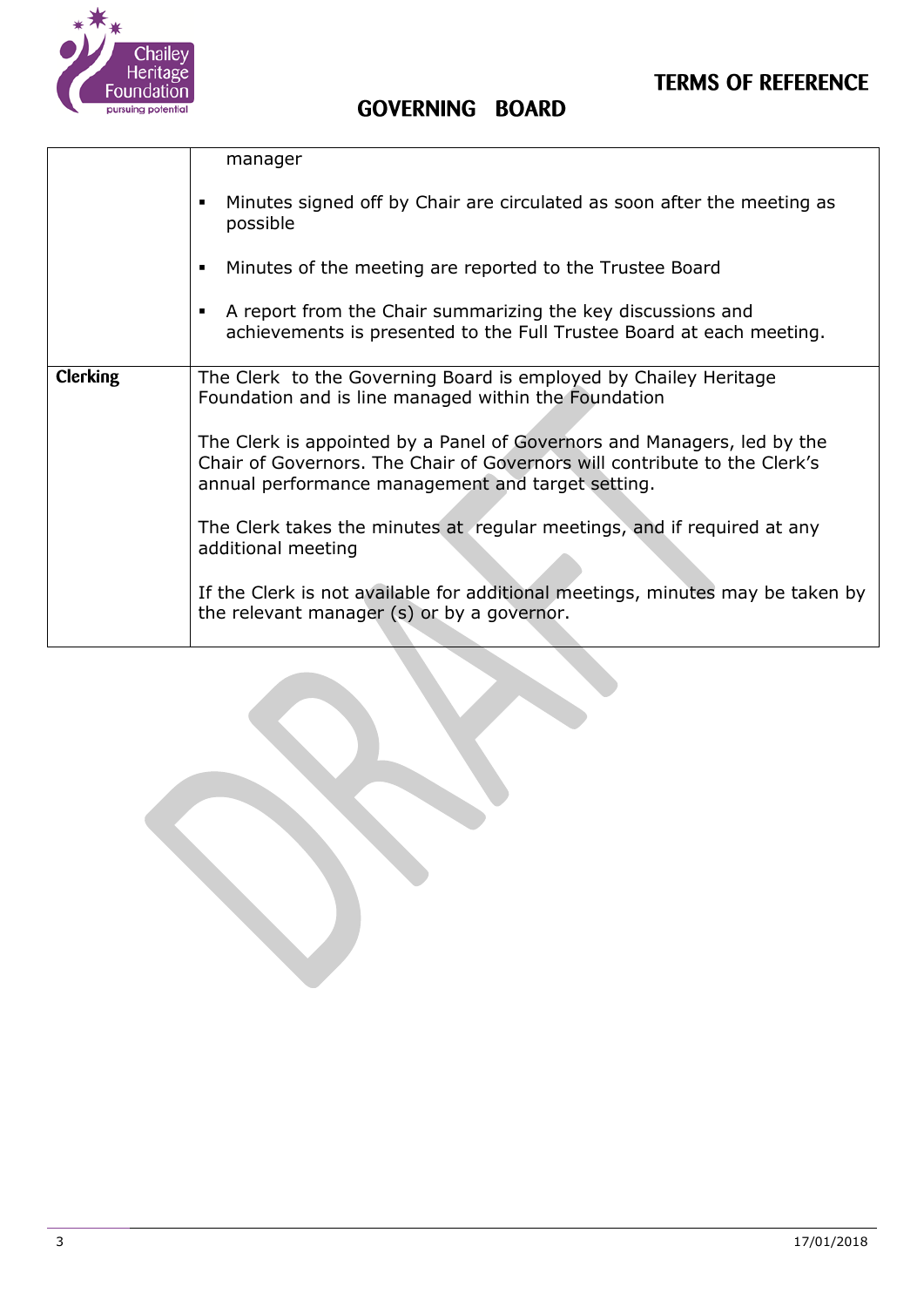

| <b>Standing Items</b>                                                                                                                                                                                                                     | Chief Executive's report<br>KPIs - targets and performance<br>Summary information on Financial performance (DF)<br>$\bullet$<br>Headteacher's report including ESMT focus areas<br>$\bullet$<br>Director of Social Care's report including issues from inspection and/or<br>$\bullet$<br>Reg 44 visits<br>Safeguarding Governor's Report and Check List<br>$\bullet$<br>Agreement of school focus visit for following term (recommended by<br>Q&O committee)<br>Agreement of social care focus visit for following term (recommended<br>by Q&O committee) |                                                       |                                               |                                   |
|-------------------------------------------------------------------------------------------------------------------------------------------------------------------------------------------------------------------------------------------|-----------------------------------------------------------------------------------------------------------------------------------------------------------------------------------------------------------------------------------------------------------------------------------------------------------------------------------------------------------------------------------------------------------------------------------------------------------------------------------------------------------------------------------------------------------|-------------------------------------------------------|-----------------------------------------------|-----------------------------------|
|                                                                                                                                                                                                                                           | <b>REPORTS</b>                                                                                                                                                                                                                                                                                                                                                                                                                                                                                                                                            | <b>Autumn</b>                                         | <b>Spring</b>                                 | <b>Summer</b>                     |
|                                                                                                                                                                                                                                           | <b>Chief</b><br><b>Executive</b>                                                                                                                                                                                                                                                                                                                                                                                                                                                                                                                          | Strategic Plan<br>and Priorities for<br>year          | <b>Interim Review</b><br>of Strategic<br>Plan | Outcomes of the<br>Strategic Plan |
|                                                                                                                                                                                                                                           | <b>Headteacher</b>                                                                                                                                                                                                                                                                                                                                                                                                                                                                                                                                        | Full School<br>Improvement<br>Plan (SIP)              | <b>Interim Review</b><br>of SIP               | Outcomes from<br><b>SIP</b>       |
|                                                                                                                                                                                                                                           | <b>Director of</b><br><b>Social Care</b>                                                                                                                                                                                                                                                                                                                                                                                                                                                                                                                  | <b>Full Social Care</b><br>Improvement<br>Plan (SCIP) | <b>Interim Review</b><br>of SCIP              | Outcomes from<br><b>SCIP</b>      |
| Presentations - relevant issues and/or support for Governors' Focus<br>visits<br>Minutes of Committees and Reports from Chairs of Committee's<br>Policies for approval recommended by Committees<br>Impact - what Governors have achieved |                                                                                                                                                                                                                                                                                                                                                                                                                                                                                                                                                           |                                                       |                                               |                                   |
| Autumn                                                                                                                                                                                                                                    | Essential Foundation Facts - fact sheet about the YP (produced by<br>Marketing)<br><b>Business Continuity Plan</b><br><b>Risk Register</b><br>Annual (re)appointment of vice chair                                                                                                                                                                                                                                                                                                                                                                        |                                                       |                                               |                                   |
| <b>Spring</b>                                                                                                                                                                                                                             |                                                                                                                                                                                                                                                                                                                                                                                                                                                                                                                                                           |                                                       |                                               |                                   |